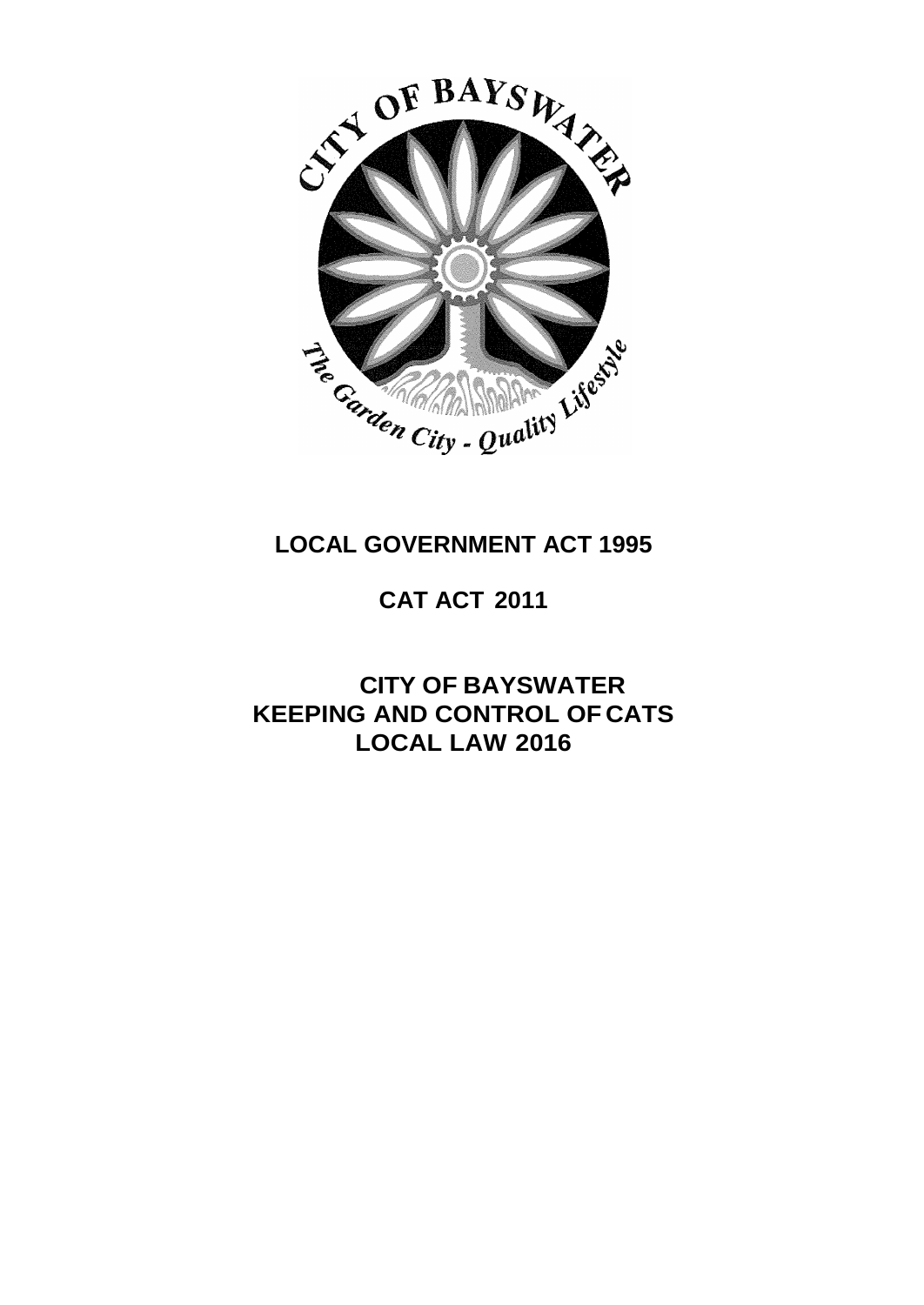# **CONTENTS**

| 1.1                                                                 |  |  |  |  |
|---------------------------------------------------------------------|--|--|--|--|
| 1.2                                                                 |  |  |  |  |
| 1.3                                                                 |  |  |  |  |
| 1.4                                                                 |  |  |  |  |
| 1.5                                                                 |  |  |  |  |
|                                                                     |  |  |  |  |
| 2.1                                                                 |  |  |  |  |
|                                                                     |  |  |  |  |
| 3.1                                                                 |  |  |  |  |
| 3.2                                                                 |  |  |  |  |
| 3.3                                                                 |  |  |  |  |
| 3.4                                                                 |  |  |  |  |
| 3.5                                                                 |  |  |  |  |
| 3.6                                                                 |  |  |  |  |
| 3.7                                                                 |  |  |  |  |
| 3.8                                                                 |  |  |  |  |
| 3.9                                                                 |  |  |  |  |
| 3.10                                                                |  |  |  |  |
| 3.11                                                                |  |  |  |  |
|                                                                     |  |  |  |  |
| 4.1                                                                 |  |  |  |  |
|                                                                     |  |  |  |  |
| 5.1                                                                 |  |  |  |  |
|                                                                     |  |  |  |  |
|                                                                     |  |  |  |  |
| 6.2                                                                 |  |  |  |  |
| 6.3                                                                 |  |  |  |  |
| SCHEDULE 1 - ADDITIONAL CONDITIONS APPLICABLE TO PARTICULAR PERMITS |  |  |  |  |
|                                                                     |  |  |  |  |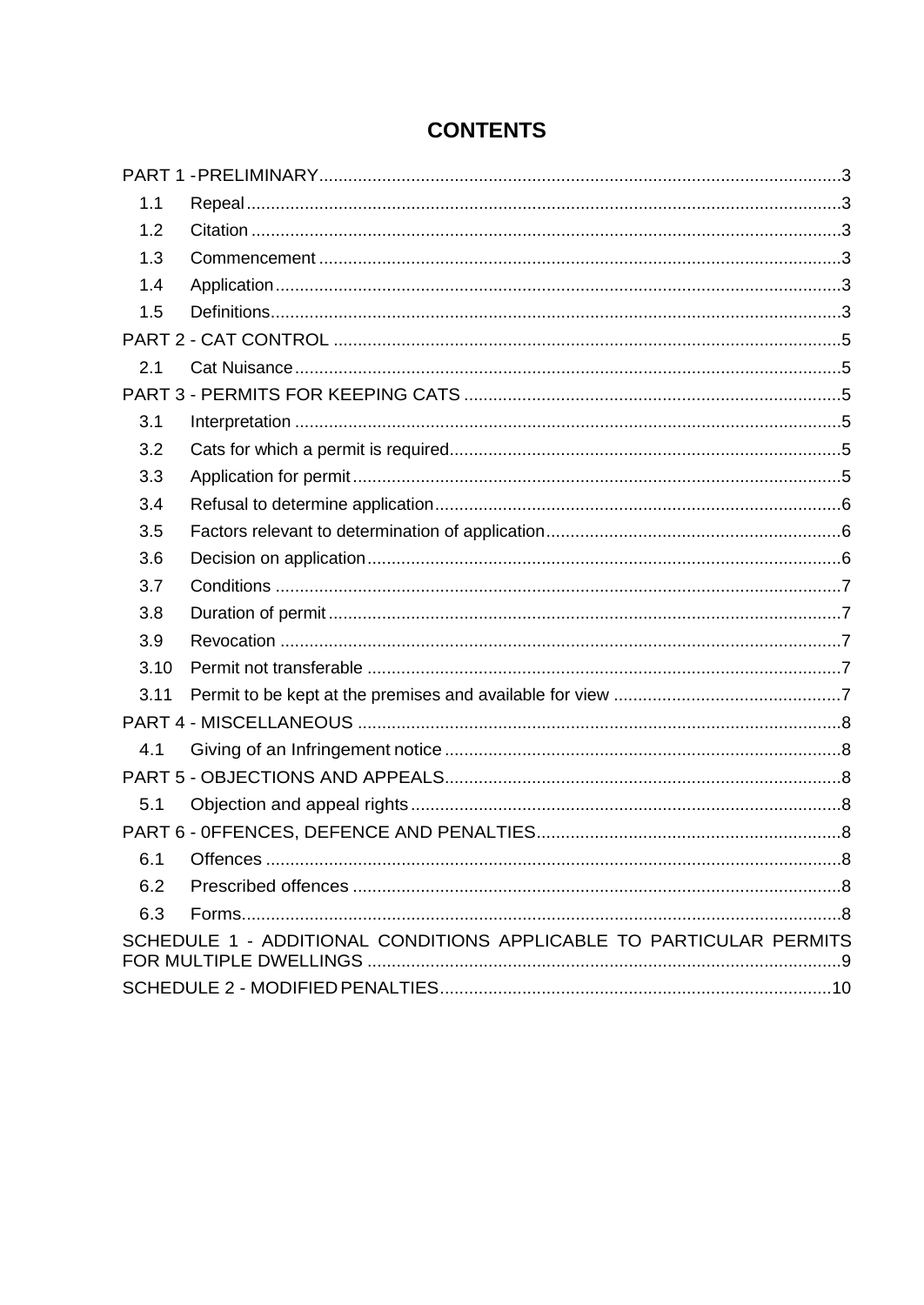# **LOCAL GOVERNMENT ACT 1995 CAT ACT 2011**

## **CITY OF BAYSWATER**

## **KEEPING AND CONTROL OF CATS LOCAL LAW 2016**

<span id="page-2-0"></span>Under the powers conferred by the *Cat Act 2011* and the *Local Government Act 1995*  and under all other powers enabling it, the Council of the City of Bayswater resolved on 17 May 2016 to make the following local law.

## **PART 1 -PRELIMINARY**

#### <span id="page-2-1"></span>**1.1 Repeal**

The City of Bayswater Keeping and Control of Cats Local Law 2014 as published in the Government Gazette on 17 October 2014 is repealed.

#### <span id="page-2-2"></span>**1.2 Citation**

This local law may be cited as the *City of Bayswater Keeping and Control of Cats Local Law 2016.*

#### <span id="page-2-3"></span>**1.3 Commencement**

This local law comes into operation 14 days after the date of its publication in the *Government Gazette.*

#### <span id="page-2-4"></span>**1.4 Application**

This local law applies throughout the district.

#### <span id="page-2-5"></span>**1.5 Definitions**

In this local law unless the context otherwise requires-

#### *Act* means the *Cat Act 2011;*

**applicant** means the occupier of the premises who makes an application for a permit under this local law;

*authorised person* means a person appointed by the local government to perform the functions conferred on an authorised person under this local law;

*cat* means an animal of the species *felis catus* or a hybrid of that species;

#### *cat management facility* means-

- (a) a facility operated by a local government that is, or may be, used for keeping cats; or
- (b) a facility for keeping cats that is operated by a person or body prescribed; or
- (c) a facility for keeping cats that is operated by a person or body approved in writing by a local government;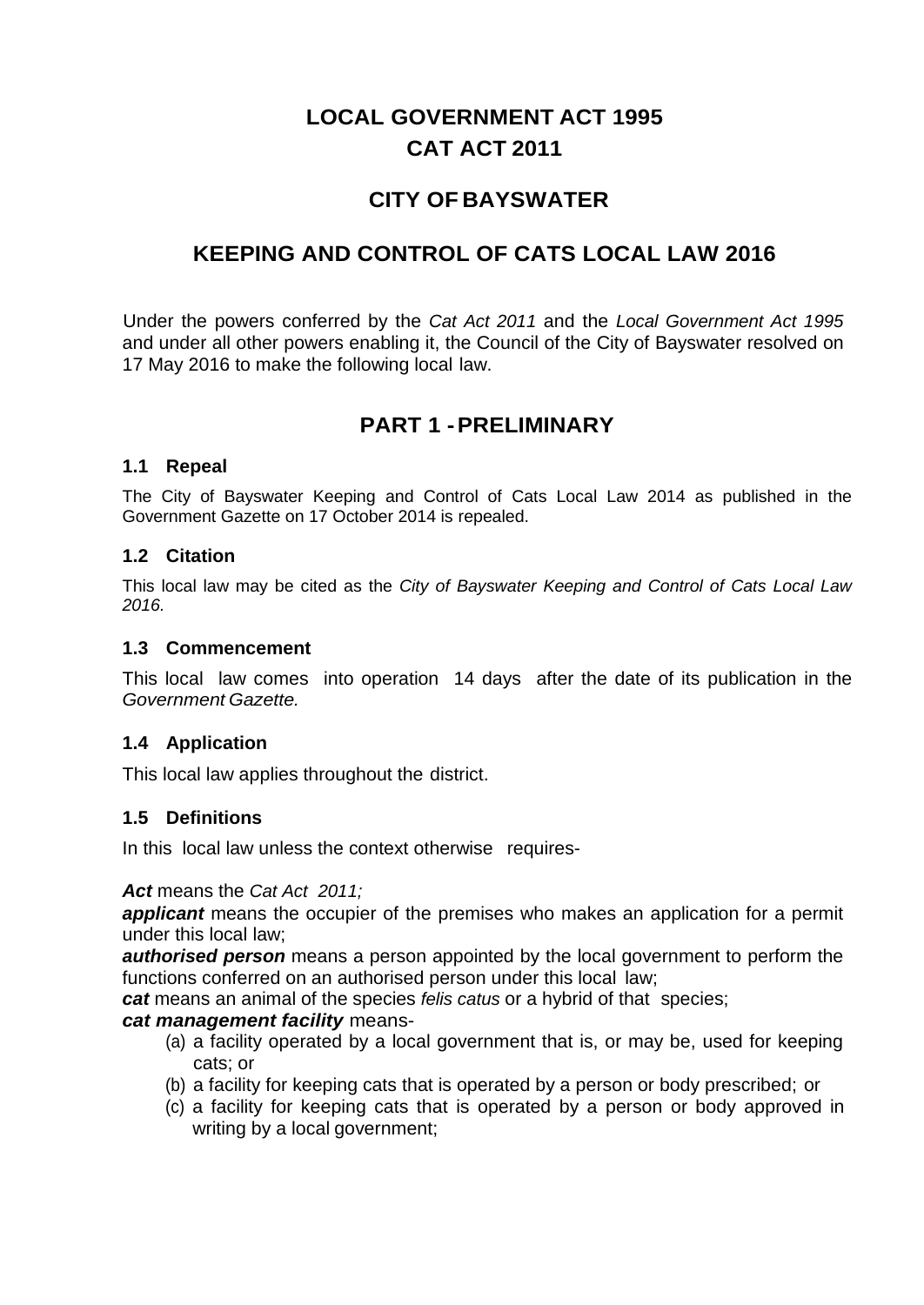*cattery* means any premises where more than 3 cats are boarded, housed or trained temporarily, whether for profit or otherwise, and where the occupier of the premises is not the ordinary keeper of the cats;

**CEO** means the Chief Executive Officer of the local government;

**Council** means the Council of the local government:

*district* means the district of the local government;

*effective control* in relation to a cat means any of the following methods-

- (a) held by a person who is capable of controlling the cat;
- (b) securely tethered;
- (c) secured in a cage; or
- (d) any other means of preventing escape.

*grouped dwelling* means a dwelling that is one of a group of two or more dwellings on the same lot such that no dwelling is placed wholly or partly vertically above the other, except where special conditions of landscape or topography dictate otherwise, and includes a dwelling on a survey strata with common property.

*local government* means the City of Bayswater;

*multiple dwelling* means a dwelling in a group of more than one dwelling on a lot where any part of a dwelling is vertically above part of any other but-

(a) does not include a grouped dwelling; and

(b) includes any dwellings above the ground floor in a mixed use development. *nuisance* has the same meaning as given in the Act;

*owner* a person who occupies any premises in which a cat is ordinarily kept or permitted to live and who has care and control of the cat.

**permit** means a permit issued by the local government under clause 3.6; **permit holder** means a person who holds a valid permit under clause 3.6; *premises* includes the following-

- (a) land (whether or not vacant);
- (b) the whole or part of a building or structure (whether of a permanent or temporary nature); and
- (c) a vehicle.

*RSPCA* means the Royal Society for the Prevention of Cruelty to Animals (Inc) of Western Australia;

*Schedule* means a schedule to this local law;

**Scheme** means a town planning scheme of the local government made by it under the *Planning and Development Act 2005* and its antecedents; and

*single dwelling* means a house that stands alone on its own parcel of land.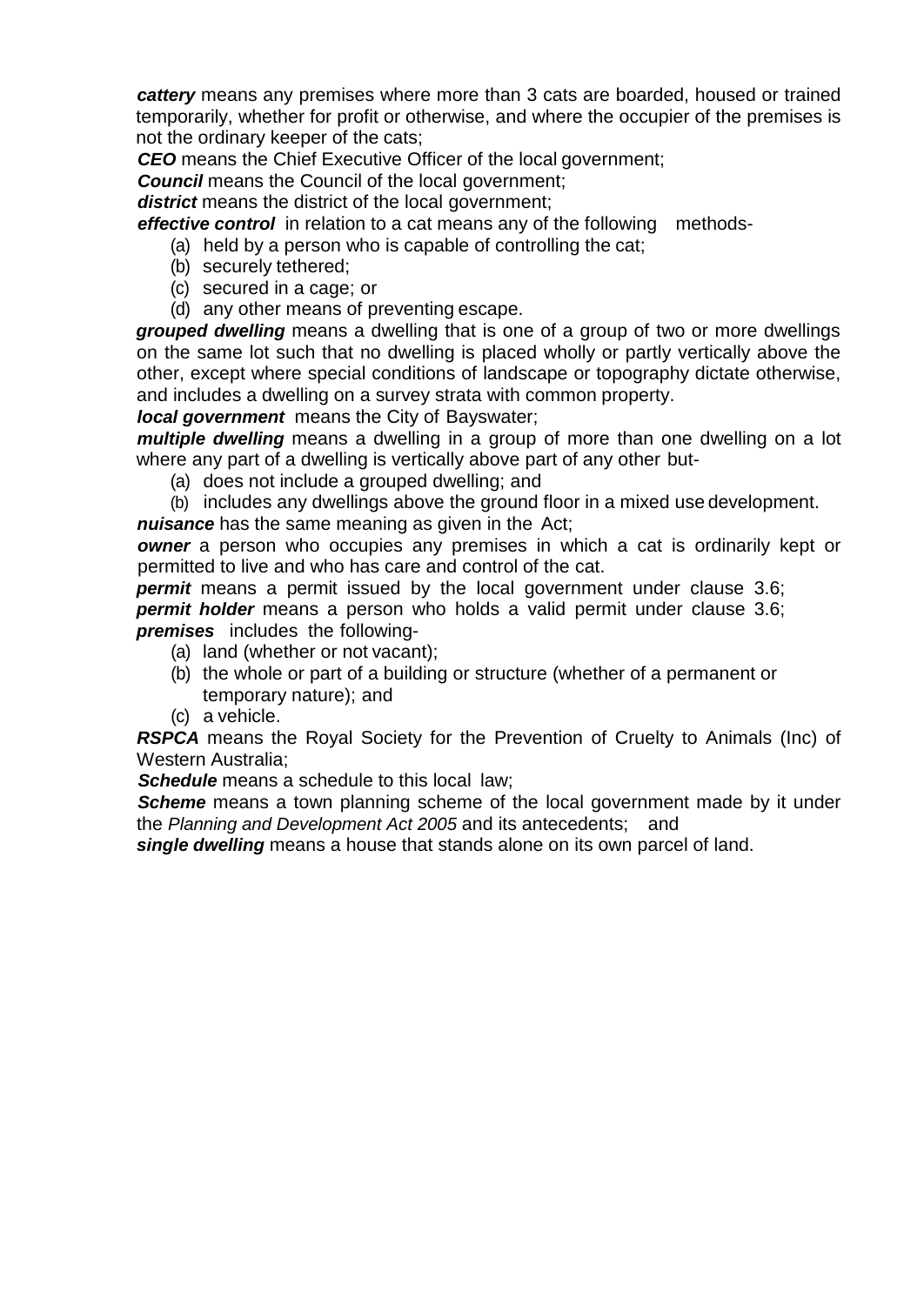# **PART 2 - CAT CONTROL**

#### <span id="page-4-1"></span><span id="page-4-0"></span>**2.1 Cat Nuisance**

The owner or occupier of premises on which a cat is ordinarily kept shall prevent the cat from creating a nuisance on other premises, to another person or exposing another person to health and/or safety risks by:

- (a) the noise or odour generated by the presence of the cat;
- <span id="page-4-2"></span>(b) the aggressive nature of the cat.

# **PART 3 - PERMITS FOR KEEPING CATS**

#### <span id="page-4-3"></span>**3.1 Interpretation**

In this Part, and for the purposes of applying the definition of "cattery" **cat** does not include a cat less than 6 months old.

### <span id="page-4-4"></span>**3.2 Cats for which a permit is required**

- (1) Subject to subclause (2) a person is required to have a permit-
	- (a) to keep more than 3 cats on any single dwelling or grouped dwelling premises to a maximum of six (6);
	- (b) to keep more than 2 cats on any multiple dwelling property to a maximum of six (6); or
	- (c) to use any premises as a cattery.
- (2) A permit is not required under subclause (1) if the premises concerned are-
	- (a) a refuge of the RSPCA or any other animal welfare organisation;
	- (b) a cat management facility which has been approved by the local government;
	- (c) a veterinary surgery; or
	- (d) a pet shop.

### <span id="page-4-5"></span>**3.3 Application for permit**

An application for a permit under clause 3.2 shall be-

- (a) be made in writing by an occupier of premises in relation to those premises;
- (b) in a form approved by the local government, describing and specifying the number of cats to be kept on the premises;
- (c) accompanied by a brief reason and justification for the request;
- (d) accompanied by the plans of the premises to which the application relates to the specification and satisfaction of the local government;
- (e) accompanied by the consent in writing of the owner of the premises, where the occupier is not the owner of the premises to which the application relates;
- (f) accompanied by the application fee for the permit determined by the local government from time to time.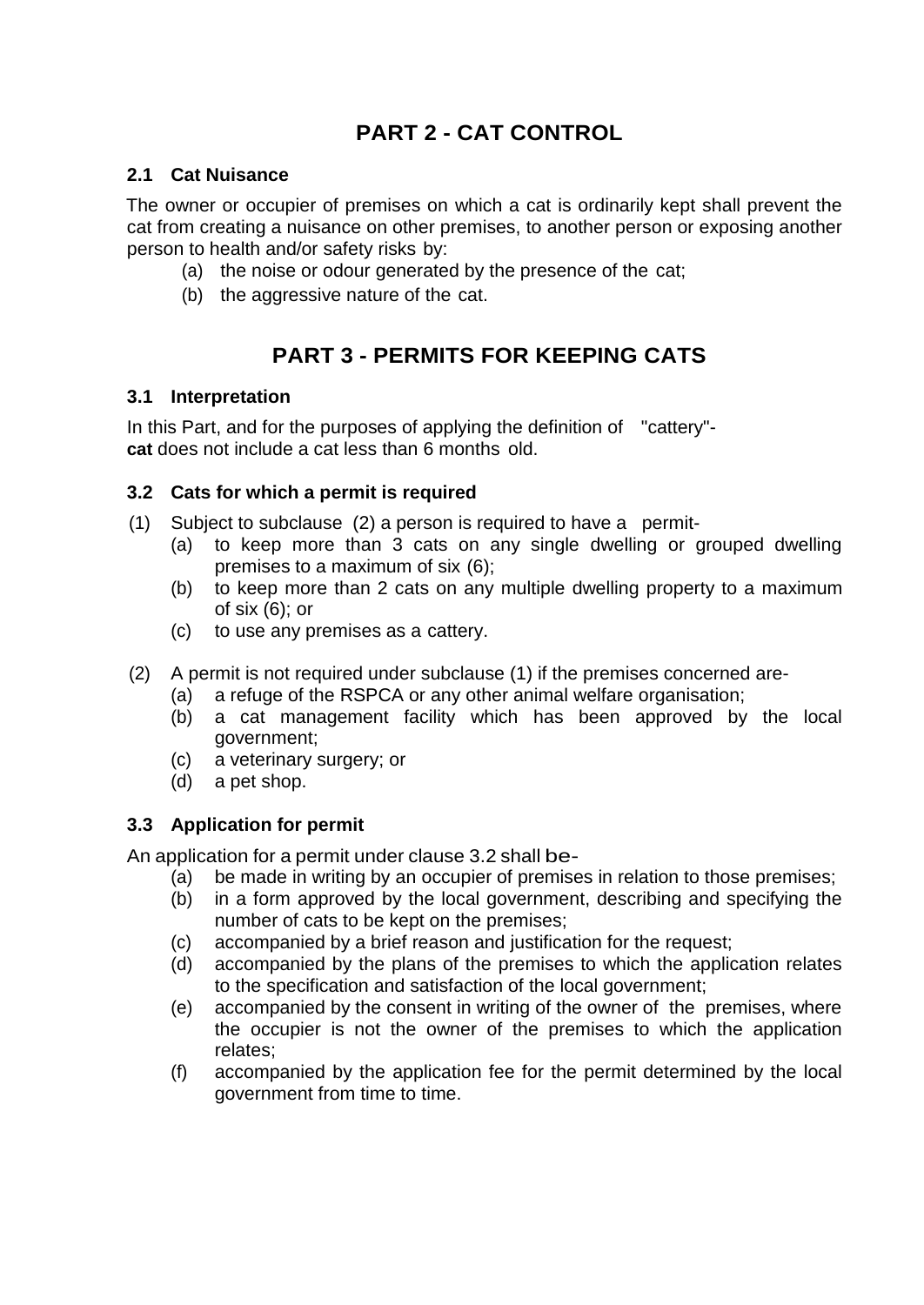### <span id="page-5-0"></span>**3.4 Refusal to determine application**

The local government may refuse to determine an application for a permit if it is not made in accordance with clause 3.3.

### <span id="page-5-1"></span>**3.5 Factors relevant to determination of application**

- (1) In determining an application for a permit the local government may have regard to -
	- (a) the reasons and justification provided for the request;
	- (b) the physical suitability of the premises for the proposed use;
	- (c) the suitability of the zoning of the premises under any Scheme which applies to the premises for the use;
	- (d) the environmental sensitivity and general nature of the location surrounding the premises for the proposed use;
	- (e) the structural suitability of any enclosure in which any cat is to bekept;
	- (f) the likelihood of a cat causing a nuisance, inconvenience or annoyance to the occupiers of adjoining land;
	- (g) the likely effect on the amenity of the surrounding area of the proposed use;
	- (h) the likely effect on the local environment, including any pollution or other environment damage which may be caused by the use;
	- (i) any submissions received under subclause (2) within the time specified in subclause (2); and
	- (j) such other factors which the local government may consider to be relevant in the circumstances of the particular case.
- (2) The local government require an applicant to:
	- (a) consult with other nearby landowners; and
	- (b) advise other adjoining landowners that they may make submissions to the local government on the application for the permit within 14 days of receiving that advice,

before determining the application for the permit.

(3) The local government may specify the extent of the consultation with nearby residents, as specified in subclause 3.5(2)(a) and may specify which properties should be consulted.

### <span id="page-5-2"></span>**3.6 Decision on application**

- (1) The local government may-
	- (a) approve an application for a permit, as it was submitted, in which case it shall approve it subject to the conditions in clause 3.7 and may approve it subject to any other conditions it considers fit;
	- (b) approve an application, but specify an alternative number of cats permitted to be housed at the address; or
	- (c) refuse toapprove an application for a permit.
- (2) If the local government approves an application under subclause (1), then it shall issue to the applicant a permit in the form determined by theCEO.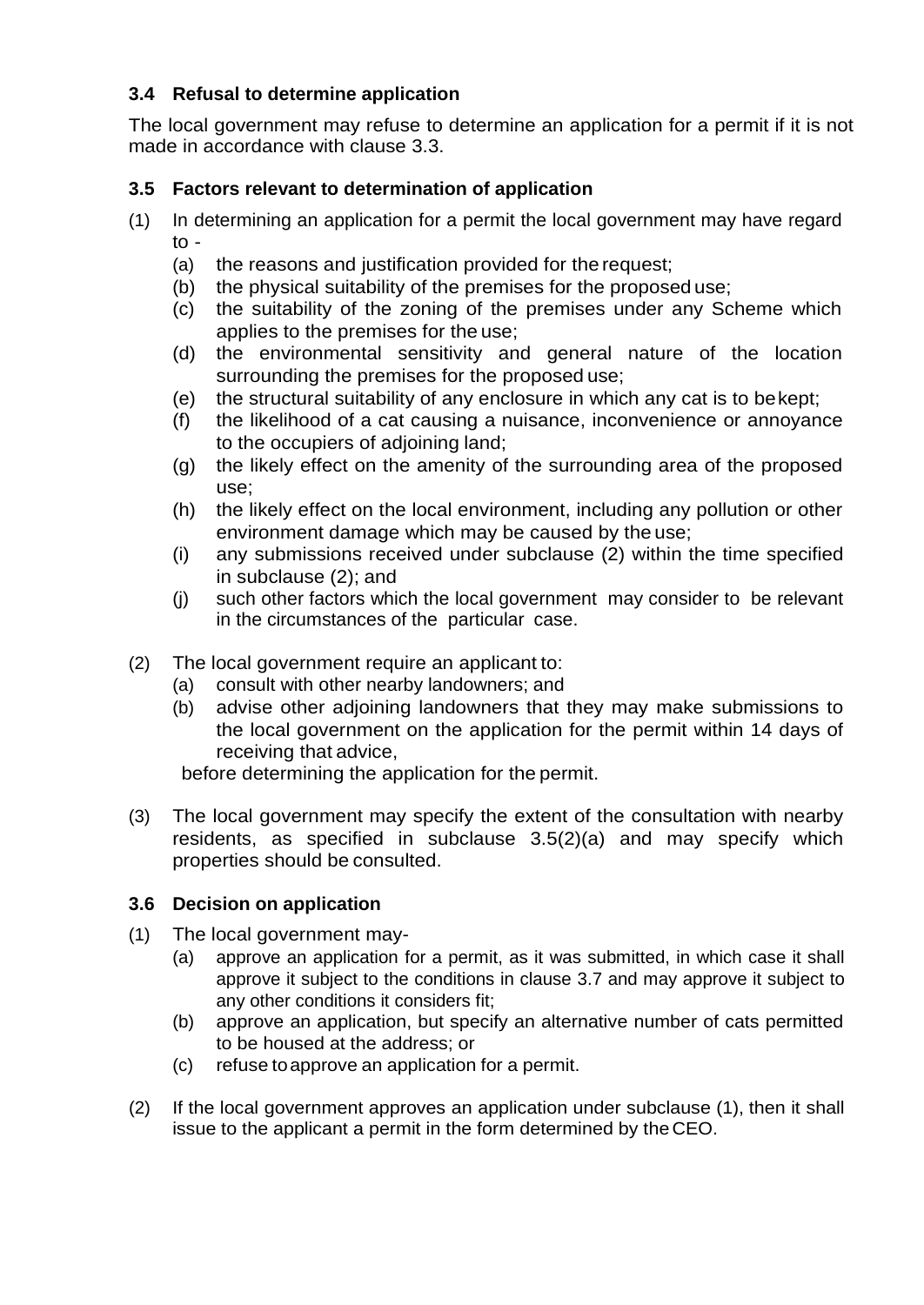(3) If the local government refuses to approve an application under subclause (1), then it shall advise the applicant accordingly in writing.

### <span id="page-6-0"></span>**3.7 Conditions**

- (1) Every permit is issued subject to the following conditions-
	- (a) each cat kept on the premises to which the permit relates shall comply with the requirements of the Act;
	- (b) each cat shall be contained on the premises unless under the effective control of a person;
	- (c) the permit holder will provide adequate space for the exercise of the cats;
	- (d) the premises shall be maintained in good order and in a clean and sanitary condition; and
	- (e) those conditions contained in Schedule 1.
- (2) In addition to the conditions subject to which a permit is to be issued under this clause, a permit may be issued subject to other conditions, as the local government considers appropriate.
- (3) The permit holder who fails to comply with a condition of a permit commits an offence.

### <span id="page-6-1"></span>**3.8 Duration of permit**

Unless otherwise specified, in a condition on a permit, a permit commences on the date of issue and is valid for a period of 12months from the date of issue unless and until-

- (a) it is revoked; or
- (b) the permit holder ceases to reside at the premises to which the permit relates.

### <span id="page-6-2"></span>**3.9 Revocation**

The local government may revoke a permit if the permit holder fails to observe any provision of this local law or a condition of a permit.

### <span id="page-6-3"></span>**3.10 Permit not transferable**

A permit is not transferable either in relation to the permit holder or the premises.

### <span id="page-6-4"></span>**3.11 Permit to be kept at the premises and available for view**

A permit issued by the local government shall be kept at the premises to which it applies and shall be provided to an authorised person on demand. In the case of a registered cattery, the permit shall be displayed in a prominent place within the premises.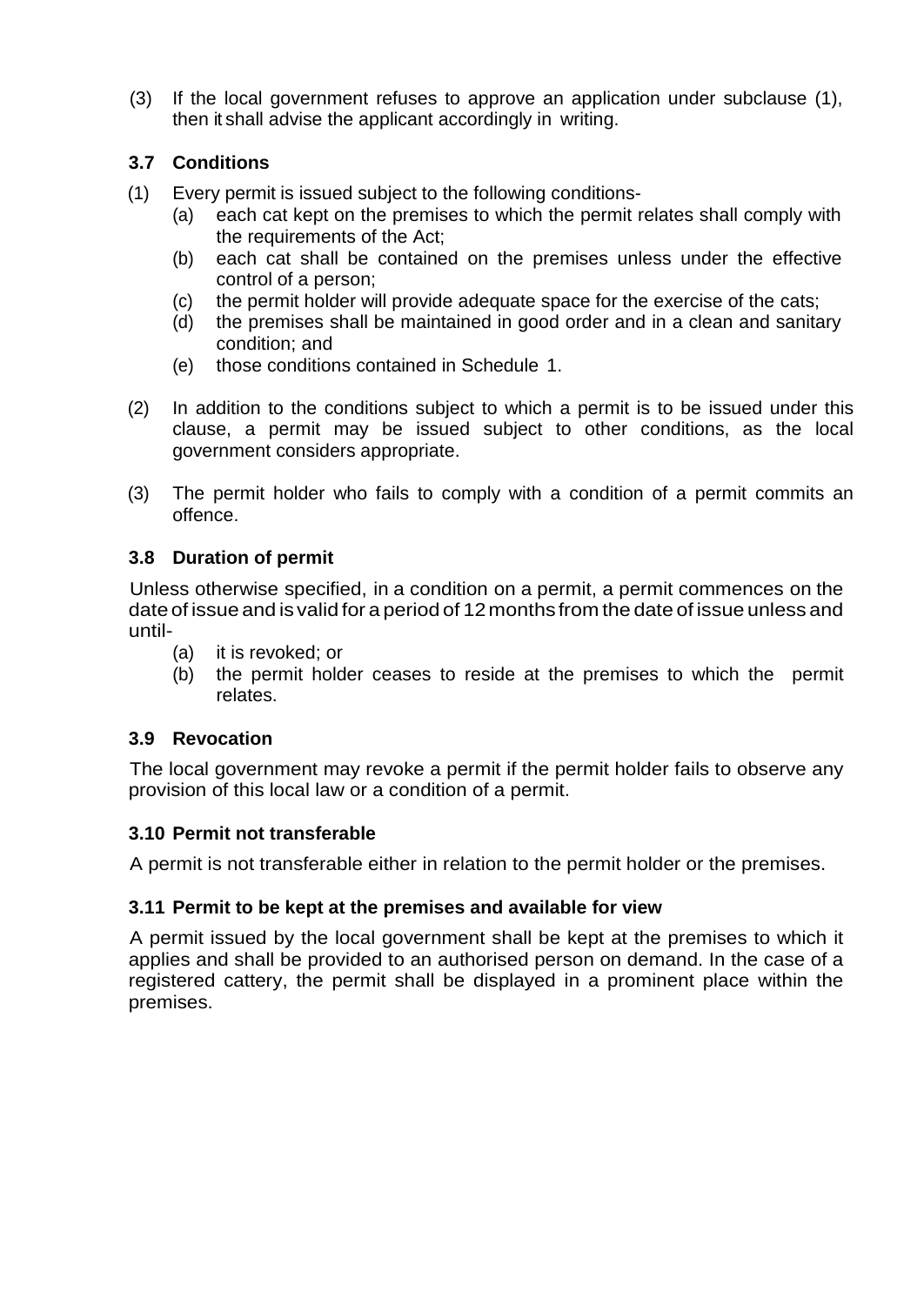# **PART 4 - MISCELLANEOUS**

#### <span id="page-7-1"></span><span id="page-7-0"></span>**4.1 Giving of an Infringement notice**

A notice given under this local law may be given to a person-

- (a) personally;
- (b) by registered mail addressed to the person; or
- <span id="page-7-2"></span>(c) by leaving it for the person at her or his address.

## **PART 5 - OBJECTIONS AND APPEALS**

### <span id="page-7-3"></span>**5.1 Objection and appeal rights**

Any person who is aggrieved by the conditions imposed in relation to a permit, the revocation of a permit, or by the refusal of the local government to grant a permit may object to or appeal against the decision under Division 1 of Part 9 of the *Local Government Act 1995.*

# **PART 6 - 0FFENCES, DEFENCE AND PENALTIES**

#### <span id="page-7-5"></span><span id="page-7-4"></span>**6.1 Offences**

- (1) Any person who fails to do anything required or directed to be done under this local law, or who does anything which under this local law that person is prohibited from doing, commits an offence.
- (2) A person who commits an offence under this local law is liable on conviction to a penalty not exceeding \$5,000, and if the offence is of a continuing nature, to a further penalty not exceeding a fine of \$500 in respect of each day or part of a day during which the offence has continued.

### <span id="page-7-6"></span>**6.2 Prescribed offences**

- (1) An offence against a clause specified in Schedule 2 is a prescribed offence for the purposes of section 63 of the Act.
- (2) The amount appearing directly opposite each such offence is the modified penalty in relation to that offence.

### <span id="page-7-7"></span>**6.3 Forms**

- (1) The issue of infringement notices, their withdrawal and the payment of modified penalties are dealt with in Division 4 of Part 4 of the Act.
- (2) An infringement notice given under section 63 of the Act is to be in the form of Form 6 of Schedule 1 of the *Cat Regulations 2012.*
- (3) A notice sent under section 65 of the Act withdrawing an infringement notice is to be in the form of Form 7 of Schedule 1 of the *Cat Regulations 2012.*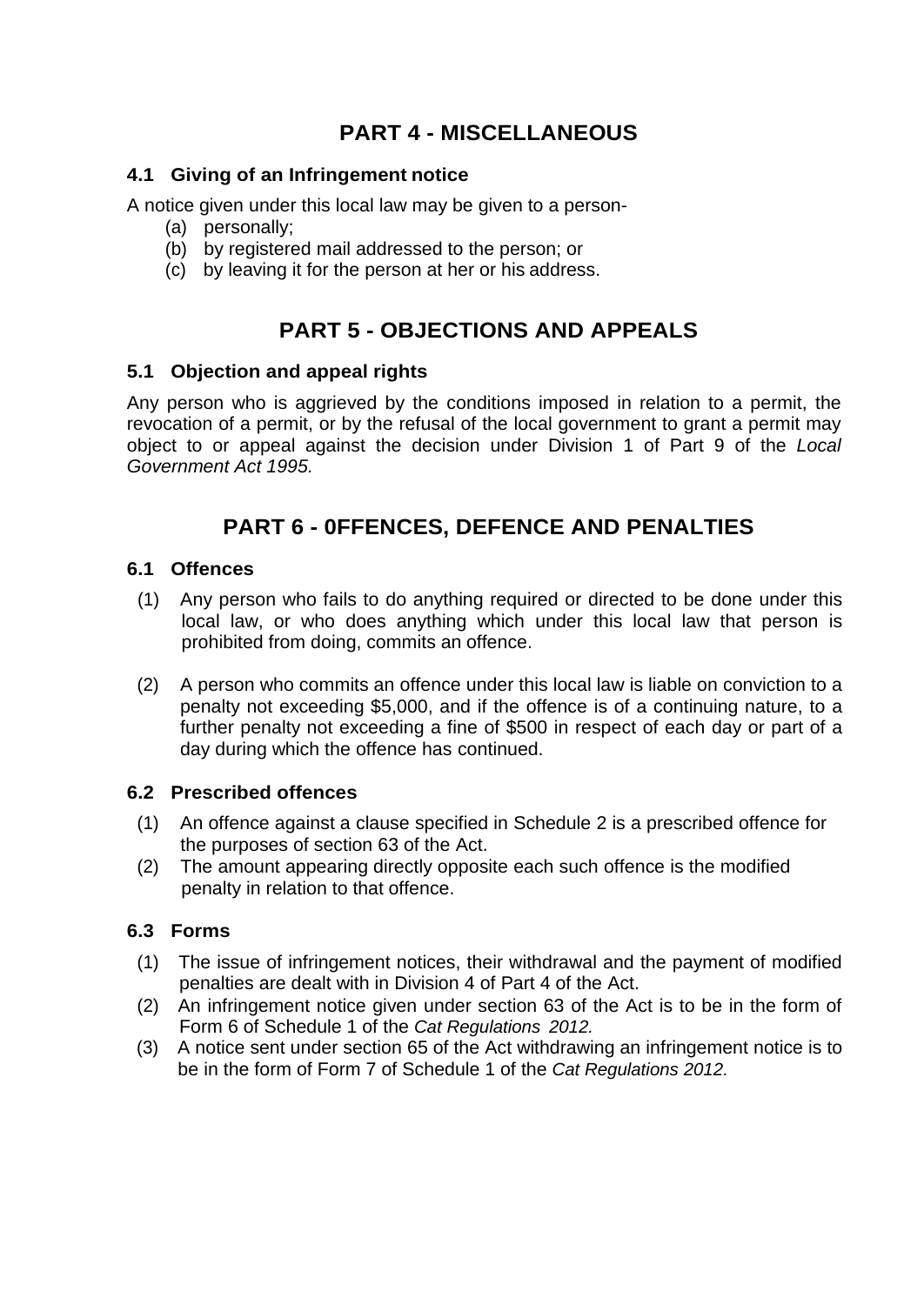## <span id="page-8-0"></span>**SCHEDULE 1 - ADDITIONAL CONDITIONS APPLICABLE TO PARTICULAR PERMITS FOR MULTIPLE DWELLINGS**

### [Clause 3.7]

**A.** Permit to keep more than prescribed number of cats Additional conditions

- (1) The written consent to the application for a permit of the adjoining multiple dwellings on the same level has been obtained;
- (2) Without the consent of the local government, the permit holder will not substitute or replace any cat once that cat-
	- (a) dies;
	- (b) is permanently removed from the premises.
- **B.** Permit to use premises as a cattery

Additional conditions

- (1) All building enclosures must be structurally sound, have impervious flooring, be well lit and ventilated and otherwise comply with all legislative requirements.
- (2) There is to be a feed room, wash area, isolation cages and maternity section.
- (3) Materials used in structures are to be approved by the local government.
- (4) The internal surfaces of walls are, where possible, to be smooth, free from cracks, crevices and other defects.
- (5) All fixtures, fittings and appliances are to be capable of being easily cleaned, resistant to corrosion and constructed to prevent the harbourage of vermin.
- (6) Wash basin with the minimum of cold water to be available.
- (7) The maximum number of cats to be kept on the premises stated on the permit is not to be exceeded.
- (8) An entry book is to be kept recording in respect of each cat the-
	- (a) date of admission;
	- (b) date of departure;
	- (c) breed, age, colour and sex; and
	- (d) the name and residential address of the keeper;
- (9) The entry book is to be made available for inspection on the request of an authorised person.
- (10) Enclosures are to be thoroughly cleaned each day and disinfected at least once a week to minimise disease.
- (11) No sick or ailing cat to be kept on the premises.
- (12) Any other matter which in the opinion of the local government is deemed necessary for the health and wellbeing of any cat, or person, or adjoining premises or the amenity of the area (or any part thereof).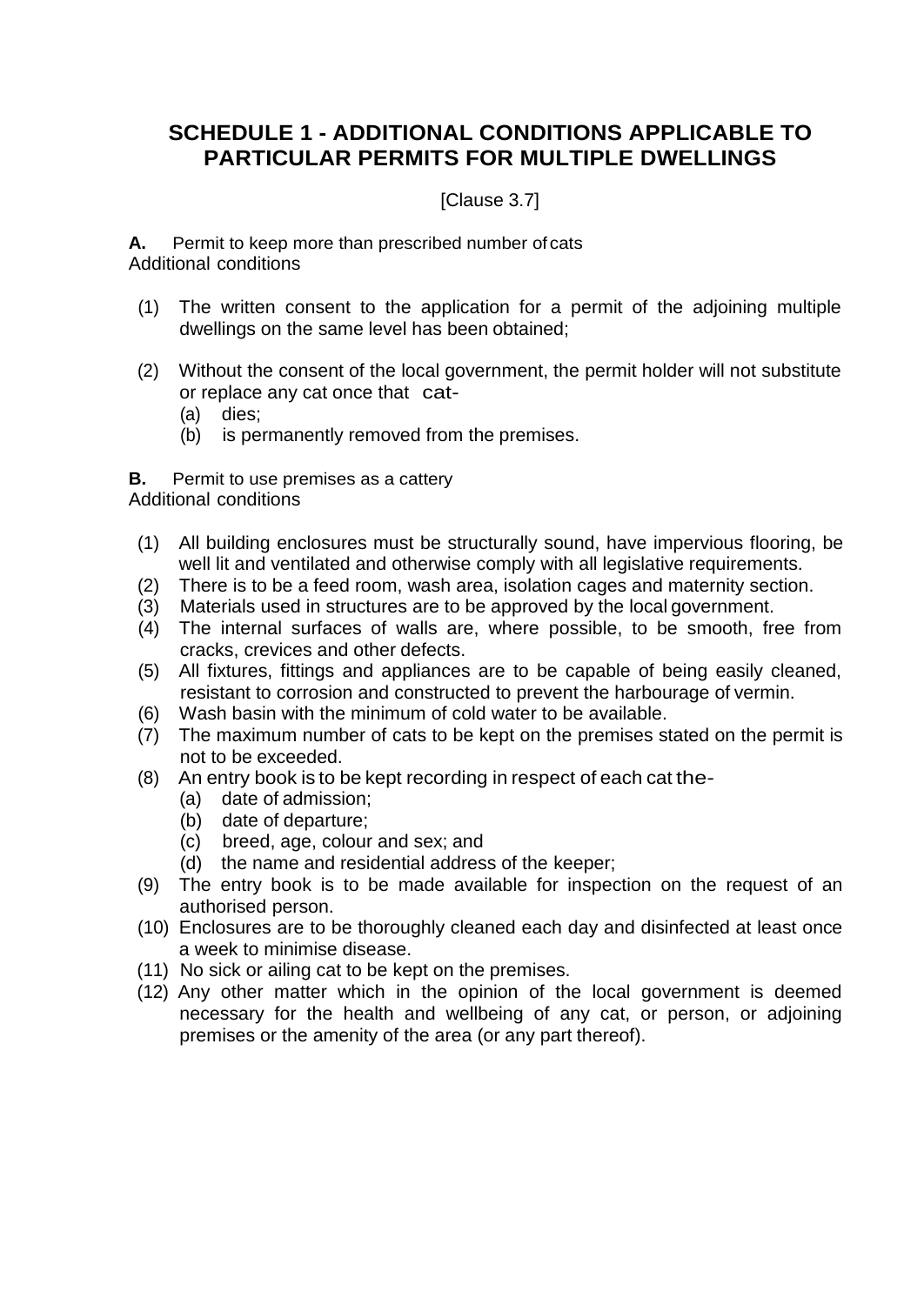# **SCHEDULE 2 - MODIFIED PENALTIES**

<span id="page-9-0"></span>

| <b>Item</b>    | <b>Clause</b> | <b>Offence</b>                              | <b>Modified</b><br><b>Penalty</b> |
|----------------|---------------|---------------------------------------------|-----------------------------------|
|                |               |                                             |                                   |
|                | 2.1           | Cat causing a nuisance                      | \$250                             |
| $\overline{2}$ | 3.2(1)(a)     | Keeping more than prescribed number of cats | \$250                             |
|                | $\&$ (b)      | without a permit                            |                                   |
| 3              | 3.2(1)(c)     | Keeping a cattery without a permit          | \$350                             |
|                | 3.7(3)        | Failure to comply with permit condition     | \$250                             |

[Clause 6.2]